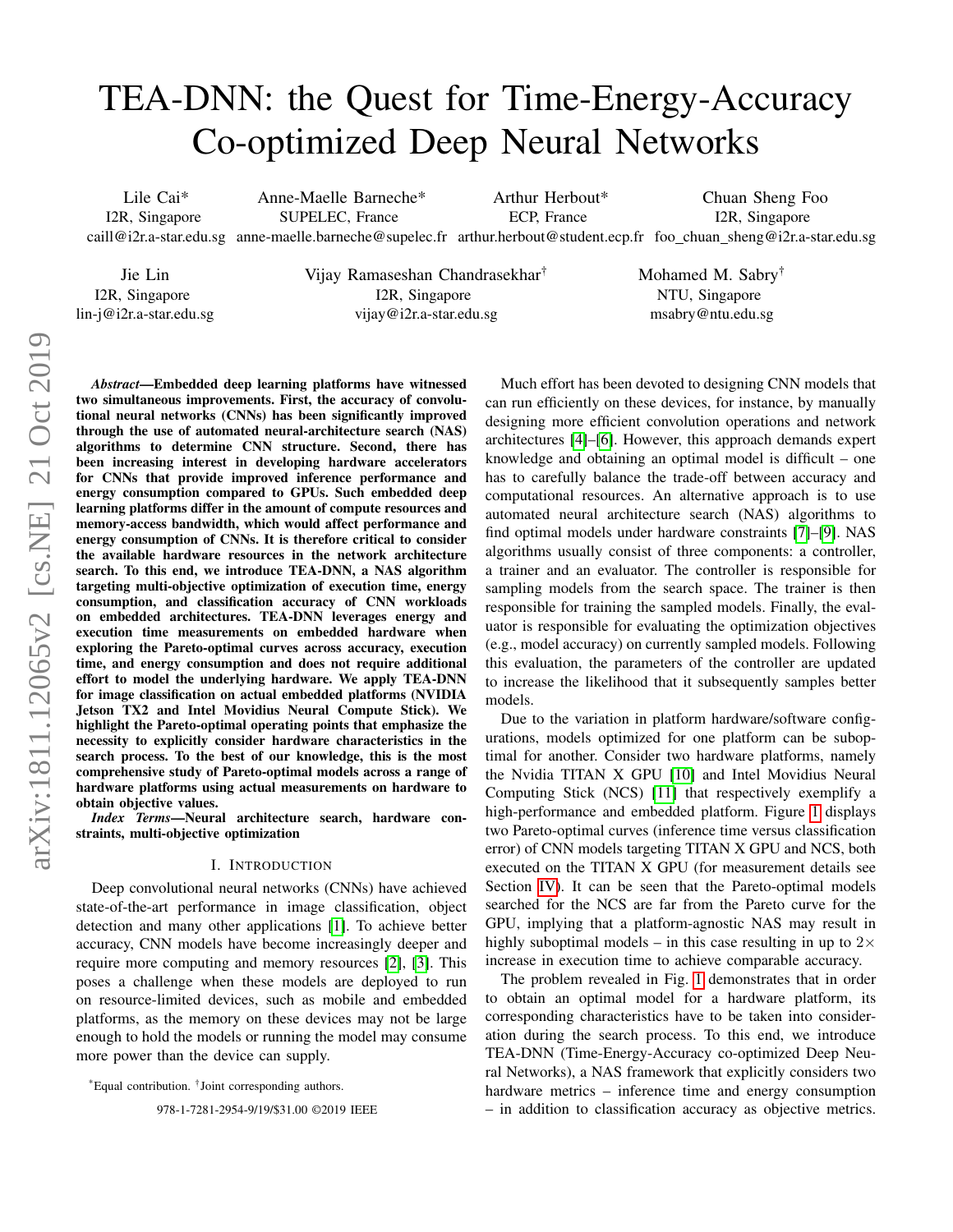

<span id="page-1-0"></span>Fig. 1. Pareto-optimal models searched on Movidius are suboptimal on TITAN X GPU.

We formulate the neural architecture search problem as a multi-objective optimization problem and leverage Bayesian optimization to search for Pareto-optimal solutions. While Bayesian optimization has been used to obtain hardware-aware neural networks [\[12\]](#page-5-9), it was only used to search for several hyper-parameters with a fixed network architecture. To the best of our knowledge, our work is the first to apply Bayesian optimization for neural architecture search. Furthermore, TEA-DNN does not require modeling the hardware platform and instead leverages the ability to directly measure energy and execution time on actual hardware. We summarize our contributions as follows:

- A time, energy and accuracy co-optimization framework for CNNs.
- Employing Bayesian optimization to search for CNN structures that yield Pareto-optimal operating conditions.
- We demonstrate how different device configurations can lead to different trade-off behaviors.
- We demonstrate that optimal models searched on one hardware platform are not optimal for another and thus reiterate the importance of hardware-aware NAS.

# II. RELATED WORK

# *A. Neural Architecture Search (NAS)*

Early versions of NAS algorithms [\[7\]](#page-5-5) employed recurrent neural networks (RNNs) to predict the architecture of a target CNN where the weights of the RNN are updated using reinforcement learning. [\[8\]](#page-5-10) follows the same framework as proposed in [\[7\]](#page-5-5), but instead of using a RNN to predict the entire network architecture, the algorithm only predicts the optimal structure for one convolutional module (or "cell"). Identical cells are then stacked multiple times to form the full network. [\[9\]](#page-5-6) replaced reinforcement learning with progressive search, which can yield better models with fewer samples.

# *B. Hardware-Aware NAS*

Explicitly incorporating hardware constraints into NAS has been an active research topic in recent years. HyperPower [\[12\]](#page-5-9) approximates the power and memory consumption of a networks using linear regression. These approximations are then used in the acquisition function of a Bayesian optimization algorithm to avoid sampling models that violate power or memory constraints. MnasNet [\[13\]](#page-5-11) focuses on finding optimal networks for mobile devices and used inference time as one of the objectives. DPP-Net [\[14\]](#page-5-12) performs neural architecture search on different devices and considers more optimization objectives: error rate, number of parameters, FLOPs, memory, and inference time.

While our work is closely related to MnasNet and DPP-Net in that we all search for Pareto-optimal networks for a specific device, our approach is unique in two respects. Firstly, we perform true multi-objective optimization instead of combining several objectives into a single objective as done in MnasNet. Secondly, unlike DPP-Net, we do not use any surrogate functions to approximate the optimization objectives. Instead, we directly measure the *real-world* values for all the three objectives (i.e., time, energy and accuracy). This eliminates the need to model the targeted hardware, which is a challenging task given the diversity of hardware platform configurations.

#### III. TEA-DNN OPTIMIZATION FRAMEWORK

# *A. System Overview*

We formulate the neural network architecture search problem as a multi-objective optimization problem  $\min_x(\text{error}(x), \text{energy}(x), \text{time}(x))$  where we wish to find a network architecture parameterized by  $x$  (see Section [III-B](#page-2-1) for details) that minimizes classification *error*, *energy* consumption, and inference *time*. We do not assume a closed-form model for energy consumption or inference time, but evaluate them directly on actual hardware to measure real-world performance. Networks were trained and evaluated on GPUs for efficiency as we assume that classification error is not affected by the specific hardware a network is run on.

As formulated, this is an instance of a black-box optimization problem where the objective functions can only be evaluated (and are not differentiable), and where function evaluations (especially classification error, which requires training the model) are costly. Note that no single "best solution" exists for a multi-objective optimization problem. A solution is instead defined by a Pareto optimal set of points, for which improvement in any objective function cannot be made without negatively affecting some other objectives.

We chose to employ a Bayesian optimization algorithm [\[15\]](#page-5-13) (detailed in Section [III-C\)](#page-2-2) to solve this optimization problem. We provide a brief overview and refer the reader to the comprehensive review in [\[16\]](#page-5-14). Bayesian optimization algorithms perform a sequential exploration of the parameter space while building a surrogate probabilistic model to approximate the objective functions. This model is used to *select points* at which to next *evaluate* the objective functions, and the obtained function values are then used to *update the model*. The algorithm proceeds iteratively following this *select-evaluate-update* loop, such that points in the Pareto optimal set are selected more frequently as the algorithm progresses. We stopped the algorithm after 400 points are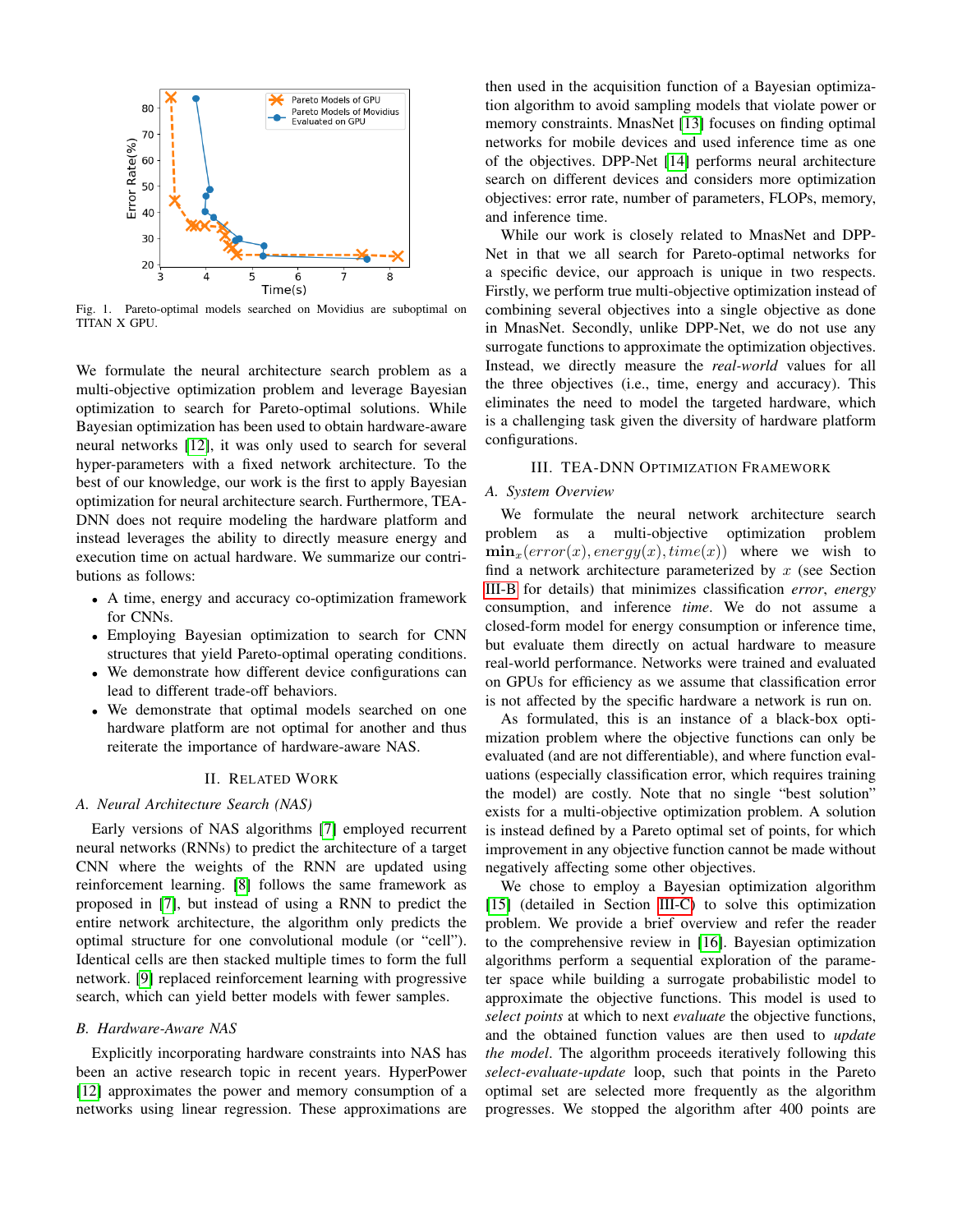sampled. A schematic overview of our search algorithm is shown in Fig. [2.](#page-2-3)



<span id="page-2-3"></span>Fig. 2. System diagram of the proposed TEA-DNN optimization framework.

### <span id="page-2-1"></span>*B. Search Space*

We search over the subset of network architectures that can be described as repetitions of a modular network "cell", as proposed by [\[9\]](#page-5-6). The overall network architecture is predefined (illustrated in Fig. [3\(](#page-2-4)a)) and consists of cells with either stride 1 or 2 (i.e., slide the filter every 1 or 2 pixels). As a common heuristic, the number of filter channels is doubled after the stride 2 cells. As such, the network architecture is uniquely determined by the initial filter channel number  $F$ , the number of cell repeats  $N$  and the cell structure.  $F$  and  $N$  are hyperparameters that are pre-specified and the cell structure is searched using Bayesian optimization.

Specifically, each cell is composed of 5 building blocks and each building block (illustrated in Fig. [3\(](#page-2-4)b)) is parameterized by 4 parameters  $(I_1, I_2, O_1, O_2)$  for a 20-dimensional parameter space.  $I_1$  and  $I_2$  denote the inputs, and  $O_1$  and  $O_2$  specify the operations applied to the respective inputs. The input space of each building block consists of the outputs of all preceding blocks in the current cell as well as outputs from the two preceding cells. The operation space includes the following eight functions commonly used in top performing CNNs:

- 1) max  $3 \times 3$ :  $3 \times 3$  max pooling
- 2) identity: identity mapping
- 3) sep  $3 \times 3$ :  $3 \times 3$  depthwise-separable convolution
- 4) conv  $3 \times 3$ :  $3 \times 3$  convolution
- 5) sep  $5 \times 5$ :  $5 \times 5$  depthwise-separable convolution
- 6) conv  $5 \times 5$ :  $5 \times 5$  convolution
- 7) sep  $7 \times 7$ :  $7 \times 7$  depthwise-separable convolution
- 8) conv  $7 \times 7$ :  $7 \times 7$  convolution

The search space described above has an order of  $10^{14}$  ( $2^2$   $\times$  $8^2 \times 3^2 \times 8^2 \times 4^2 \times 8^2 \times 5^2 \times 8^2 \times 6^2 \times 8^2 = 5.6 \times 10^{14}$ ). The outputs of the two operations are then combined by elementwise addition. The final output of the cell is the concatenation of all unused building block outputs.



<span id="page-2-4"></span>Fig. 3. The network architecture predefined for CIFAR-10 (a) and the architecture of one building block (b).

TABLE I SPECIFICATIONS OF THE DEVICES USED IN OUR EXPERIMENTS.

<span id="page-2-5"></span>

|                 | <b>GTX TITAN X</b> | Jetson TX2     | Movidius     |
|-----------------|--------------------|----------------|--------------|
| Processing Unit | 3072 CUDA cores    | 256 CUDA cores | Myriad 2 VPU |
| <b>FLOPS</b>    | 6.7T FP32          | 1.5T FP32      | 2T FP16      |
| Memory          | 12GByte GDDR5      | 8GByte LPDDR4  | 4GBit LPDDR3 |
| Mem. Bandwidth  | 336.6 GBytes/s     | 59.7 GBytes/s  | 4 GBits/s    |
| Power           | 250 W              | 15 W           | W            |

#### <span id="page-2-2"></span>*C. Multi-Objective Bayesian Optimization*

Bayesian optimization is a sequential model-based approach that approximates each objective function with a Gaussian process (GP) model. For a particular objective function (e.g., classification error) let  $f(x)$  be its surrogate GP model,  $x_{1:n}$ be the evaluated network architectures in the search space,  $f_i = f(x_i)$  be the objective function value for network  $x_i$ , and  $y_i$  be the actual measured function value. The GP model assumes that  $f = f_{1:n}$  are jointly Gaussian with mean m and covariance K and observations  $y = y_{1:n}$  are normally distributed given f:

$$
\mathbf{f} \sim N(\mathbf{m}, \mathbf{K}),
$$
  
\n
$$
\mathbf{y}|\mathbf{f}, \sigma^2 \sim N(\mathbf{f}, \sigma^2 \mathbf{I}).
$$
 (1)

Each iteration of Bayesian optimization consists of 3 steps:

- 1) Selecting the next point (network architecture to evaluate)  $x_{n+1}$  by maximizing an acquisition function, which specifies a likely candidate that improves the objective(s). We used the PESMO (Predictive Entropy Search Multiobjective) [\[15\]](#page-5-13) acquisition function in our experiments that chooses points which maximally reduce the entropy of the current posterior distribution given by the GPs over the Pareto set.
- 2) Evaluating the objective functions at  $x_{n+1}$ .
- 3) Updating the parameters  $m$  and  $K$  for the GP models.

To employ Bayesian optimization for neural architecture search, we use the 20-dimensional parameterization of the search space as described in Section [III-B.](#page-2-1) Our three objective functions are the 1) error rate (i.e.,  $1 - \text{accuracy}$ ), 2) inference time and 3) energy consumption, and we used the opensource PESMO implementation in Spearmint [\[15\]](#page-5-13) for our experiments.

## IV. EXPERIMENTAL SETUP

<span id="page-2-0"></span>We evaluate TEA-DNN models on different deep-learning hardware platforms, representing embedded and server-based systems. Table [I](#page-2-5) summarizes the properties of these platforms.

#### *A. Training Setup in Search Process*

In our experiments, models are trained and tested on the CIFAR-10 dataset [\[17\]](#page-5-15), which is a popular benchmarking dataset for image classification. CIFAR-10 has 50,000 training images and 10,000 test images of dimension  $32 \times 32 \times 3$ . We removed 5,000 images from the training set for use as a validation set and train on the remaining 45,000 images. During the search process, each model is trained for 10 epochs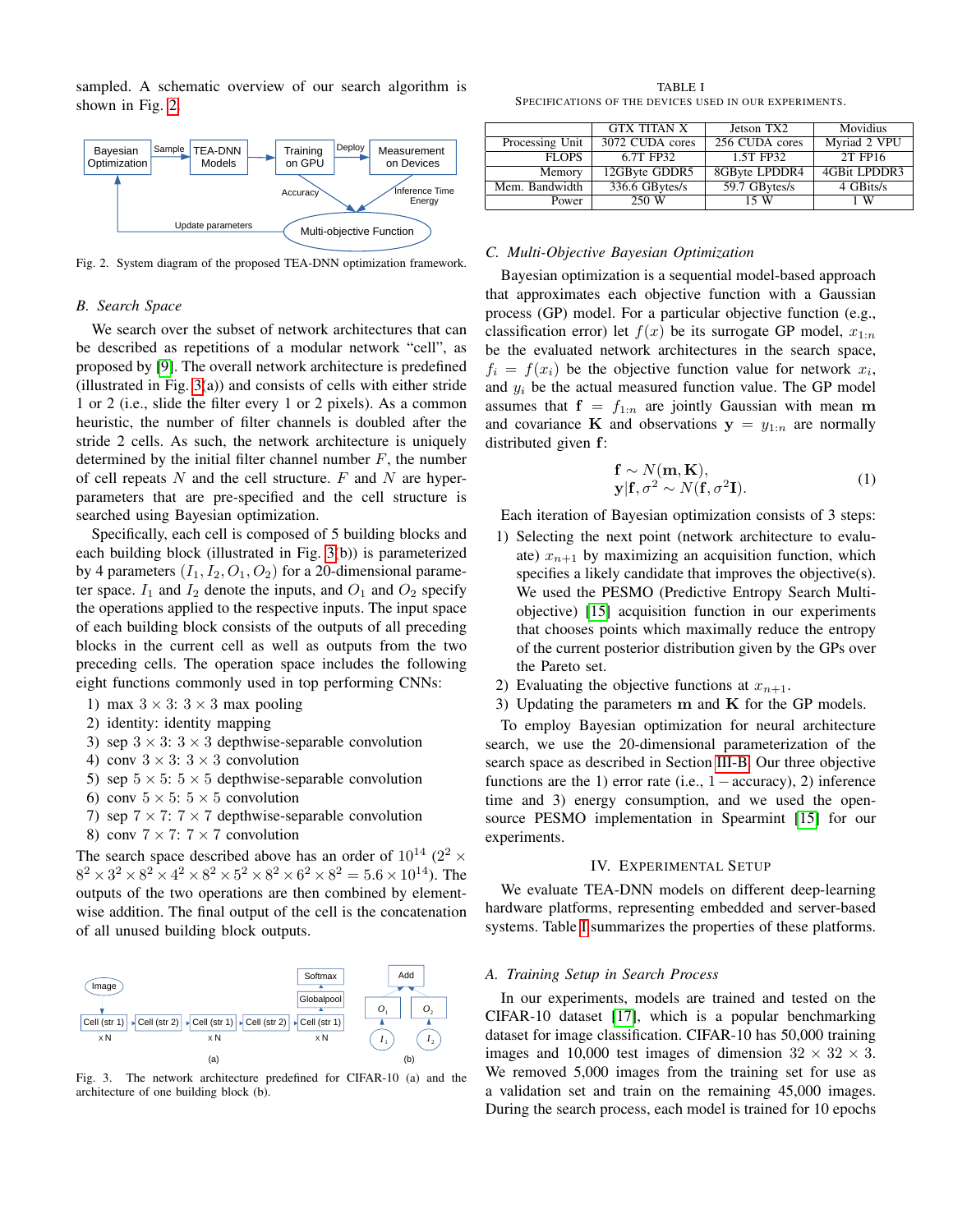with a batch size of 32. We use the RMSProp optimizer [\[18\]](#page-5-16) with momentum and decay both set to 0.9. The learning rate is set to 0.01, and decayed by 0.94 every 2 epochs. Weight decay is set to 0.00004. For data augmentation, images are first zero-padded with 4 pixels on each side to  $40 \times 40$ , and then randomly cropped to  $32 \times 32$ , followed by random horizontal flip and random adjustment of brightness and contrast. The initial channel number  $F$  is set to 24 and the number of cell repeats  $N$  is set to 2 in the search process.

# *B. Time and Energy Measurement*

The measurement method for each device is detailed as below:

- TITAN X GPU A model is launched to run on CIFAR-10 validation subset (5000 images) with a batch size of 100. During the process, power is queried every 20ms using NVIDIA Management Library (NVML) [\[19\]](#page-5-17). A typical power curve is displayed in Fig. [4\(](#page-3-0)a). We use a threshold of 80W to separate the curve into working and idle states. The threshold is decided empirically and we have found that it works well for all models we tested. The inference time is then computed as  $t_2 - t_1$  and energy is computed by integration.
- **Jetson TX2** A model is launched to run on CIFAR-10 validation subset with a batch size of 100. During the process, power and the corresponding time stamp are obtained using the Python library provided by [\[20\]](#page-5-18). A typical power curve is presented in Fig. [4\(](#page-3-0)b). The threshold is set to 1W. Inference time and energy are computed similarly as done for TITAN X GPU.
- Movidius NCS We use the profiling tool provided by the Movidius Neural Compute SDK [\[21\]](#page-5-19) to obtain the inference time. During profiling, a power meter [\[22\]](#page-5-20) is attached to the NCS to monitor power consumption. A typical power curve recorded by the power meter is shown in Fig. [4\(](#page-3-0)c). The threshold is set to 0.45W and energy is computed similarly as done for TITAN X GPU and Jetson TX2.



<span id="page-3-0"></span>Fig. 4. Power curves on TITAN X GPU (a), Jetson TX2 (b) and Movidius NCS (c). The dashed orange line represents the threshold above which the device is considered under load.

#### V. RESULTS AND DISCUSSIONS

#### *A. Evolution of Pareto Curves*

To validate the effectiveness of Bayesian optimization in searching time-energy-accuracy co-optimized DNN models, we compare the Pareto curves found by Bayesian optimization to those from random sampling of network architectures on Movidius NCS in Fig. [5.](#page-4-0) Randomly sampled models are generated by selecting inputs and operations for a building block (Section [III-B\)](#page-2-1) uniformly at random. We observe that Bayesian optimization is able to explore the search space more effectively in that it has a more spread-out distribution of points (models), and more points seem to lie in the Pareto optimal set. Also, it is able to return better models using fewer function evaluations (sampled models). For instance, after sampling 100 models, Bayesian optimization is able to find a model with an error rate of 22.16% and energy consumption of 2.02J, whereas random sampling can only find a model with much higher error rate (25.88%) at similar energy levels (1.99J); after sampling 300 models, Bayesian optimization finds models that achieve a better trade-off between error rate and energy: a model with an error rate of 23.42% and energy consumption of 1.16J, while the best model found through random sampling has a higher error rate (23.90%) and consumes more energy (1.32J). This clearly demonstrates the effectiveness of Bayesian optimization in searching TEA-DNN models.

# *B. Cross-Device Evaluation of Pareto-Optimal Models*

When performing neural network search on different platforms, a natural question arises as to whether the set of Paretooptimal models searched for one platform is also Paretooptimal for another. We perform cross-device evaluation of Pareto-optimal models to answer this question. First, we evaluate Pareto-optimal models searched for the TITAN X GPU on the Jetson TX2 (Fig. [6\)](#page-4-1)) and Movidius NCS (Fig. [7\)](#page-4-2). We observe that models optimal on the TITAN X GPU are not guaranteed to be optimal on embedded devices, in that more than half of the Pareto-optimal models for the GPU (blue points) lie to the upper-right (i.e., are inferior in one or both dimensions) of the original Pareto curve for each of the embedded devices (orange line). A GPU-optimal model can incur significantly higher computational cost than a deviceoptimal model at similar accuracy levels: in Fig. [7\(](#page-4-2)a), the GPU-optimal model (point b) takes  $2 \times$  the inference time compared to the device-optimal model (point a) (66.30ms vs. 32.52ms). We also note that models can behave very differently on different platforms. For example, in Fig. [7\(](#page-4-2)b), model c consumes more energy than model d on the TITAN X GPU (508J vs. 489J), but less on the Movidius (1.05J vs. 1.26J), and forms the new Pareto curve on Movidius. These highly platform-dependent behaviors clearly indicates that incorporating energy and execution time of the targeted platform is key in TEA-DNN.

In addition, we evaluate the set of Pareto-optimal models for the Jetson TX2 and Movidius NCS on the TITAN X GPU, as illustrated in Fig. [8](#page-4-3) and Fig. [9.](#page-4-4) One interesting phenomenon is that the last model on the Pareto curve of the embedded devices can always form the new Pareto curve of GPU. For example, in Fig. [8\(](#page-4-3)a), the Jetson-optimal model a achieves lower error rate than GPU-optimal model b (22.86% vs. 23.18%), but runs faster and less energy than model b  $(6.08s$  vs.  $8.18s$  and  $815J$  vs.  $1160J$ , and thus replaces b to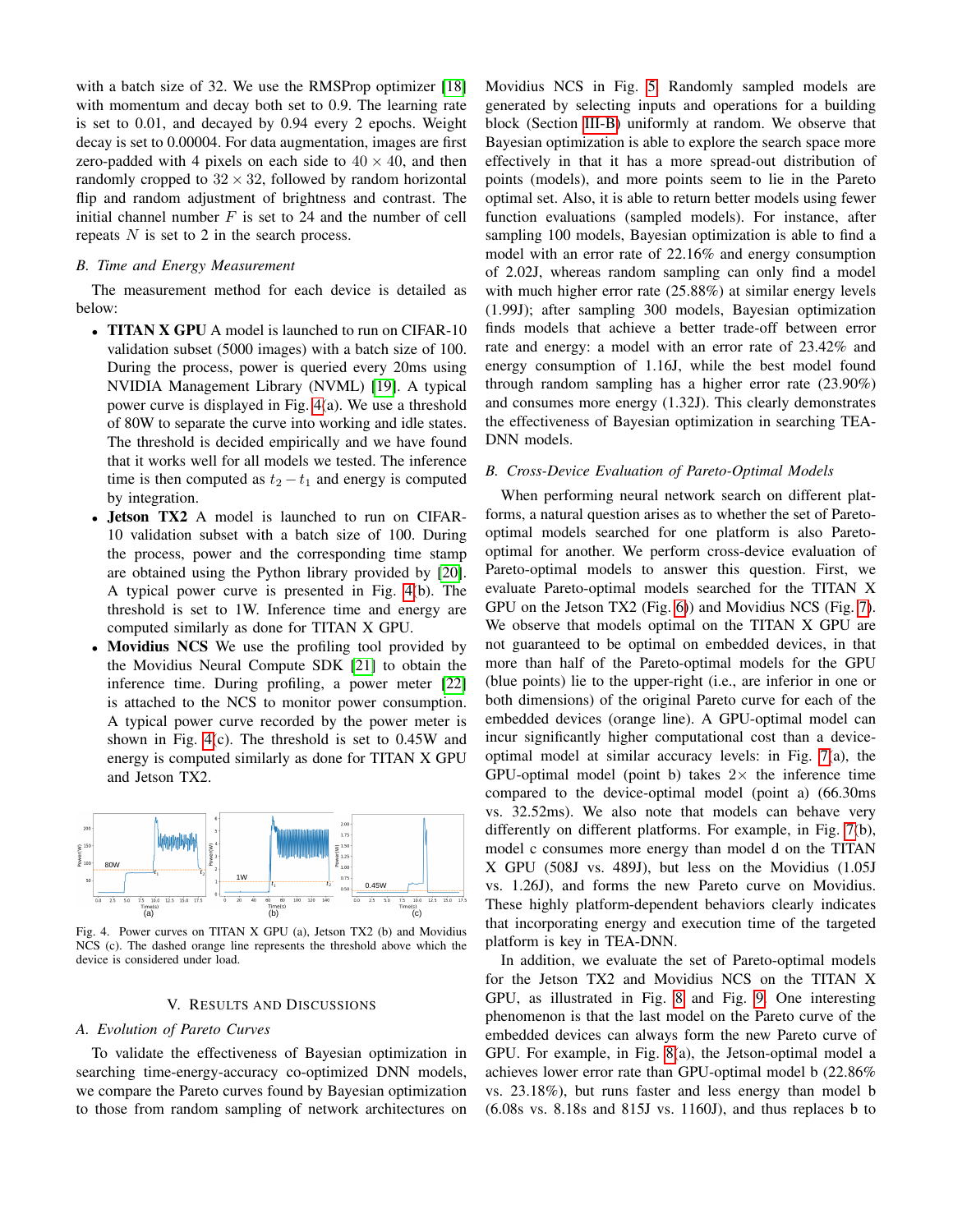

<span id="page-4-0"></span>Fig. 5. Evolution of Pareto curves (error rate vs. energy) found by Bayesian optimization (top row) and random sampling (bottom row) on Movidius NCS. Figures are plotted for every 100 sampled models. In each subfigure, we show the coordinates for the last two points for easier comparison.



<span id="page-4-1"></span>Fig. 6. Evaluating Pareto-optimal models searched for TITAN X GPU on Jetson TX2.



<span id="page-4-2"></span>Fig. 7. Evaluating Pareto-optimal models searched for TITAN X GPU on Movidius NCS.

become the new Pareto point. This suggests that the limited resources on embedded platforms yield CNNs architectures that consume less compute resources in the high-performance GPU.

## *C. Accuracy Benchmarking*

We select a model from the Pareto curve of Movidius that achieves low error rate while does not consume too much energy, i.e., Model e in Fig. [7\(](#page-4-2)b). To obtain the final model, we set the batch size to 64 and train for 300 epochs. The initial learning rate is 0.01 and is decayed by 0.5 every 100 epochs. Weight decay is 0.0001. Other settings are the same as the training setup in search process. We experiment with



<span id="page-4-3"></span>Fig. 8. Evaluating the Pareto-optimal models searched for Jetson TX2 on TITAN X GPU.



<span id="page-4-4"></span>Fig. 9. Evaluating the Pareto-optimal models searched for Movidius NCS on TITAN X GPU.

different N and  $F$  (Section [III-B\)](#page-2-1) and the results are reported on the CIFAR-10 test subset (10,000 images) in Table [II.](#page-5-21) It can be seen that deeper (larger N) and wider (larger F) achieves lower error rates, with the cost of more parameters, energy consumption and running time. The cell structure of Model e is shown in Fig. [10.](#page-5-22) We note that this model employs quite a few parameter-efficient operations, e.g., max-pooling, identity, and  $3 \times 3$  convolutions.

In Table [II,](#page-5-21) we also compare the TEA-DNN models with state-of-the-art image classification model DenseNet [\[23\]](#page-5-23). DenseNet is a carefully designed network that connects each layer to every other subsequent layers. It limits the number of feature maps that each layer produces in order to improve